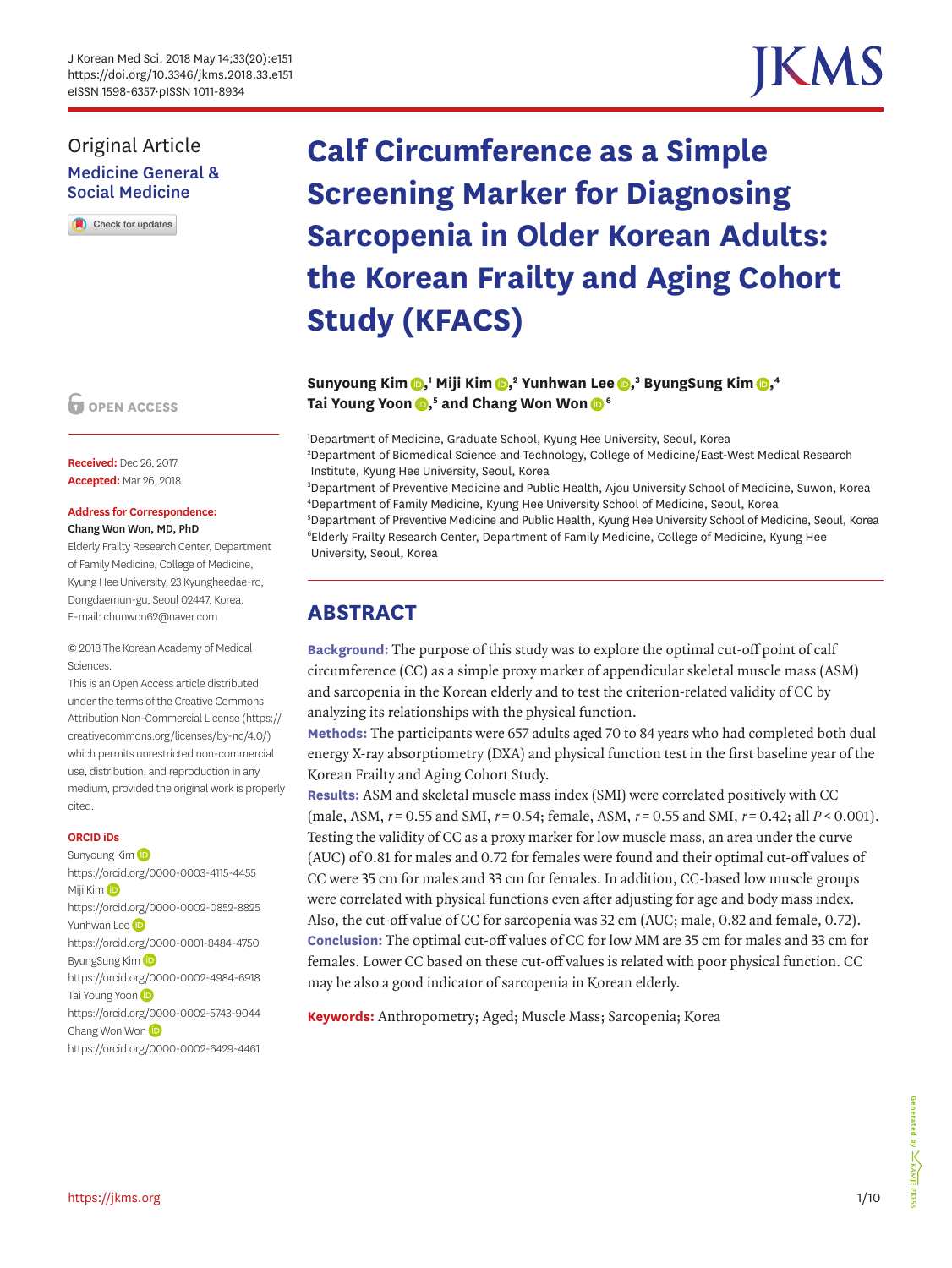#### **Funding**

This research was supported by a grant of the Korea Health Technology R & D Project through the Korean Health Industry Development Institute (KHIDI), funded by the Ministry of Health & Welfare, Republic of Korea (grant number: HI15C3153).

#### **Disclosure**

The authors have no potential conflicts of interest to disclose.

#### **Author Contributions**

Conceptualization: Kim S, Won CW. Methodology: Kim S, Kim M. Formal analysis: Kim S. Data curation: Kim S, Kim M. Writing original draft: Kim S. Writing - review & editing: Kim M, Lee Y, Kim BS, Yoon TY, Won CW.

## **INTRODUCTION**

<span id="page-1-2"></span><span id="page-1-0"></span>Sarcopenia, resulting from reduced skeletal muscle mass, is associated with aging. The concept of sarcopenia was first introduced in 1989 by Irwin Rosenberg.**[1](#page-7-0)** Sarcopenia is directly responsible for reduced strength, which elevates the risk of negative outcomes such as decreased physical function, fall, disability, and death.**[2-](#page-7-1)[5](#page-7-2)** Sarcopenia was recently officially classified as a disease and assigned an International Classification of Diseases, Tenth Revision, Clinical Modification (ICD-10CM) code in the USA.**[6](#page-7-3)**

<span id="page-1-3"></span><span id="page-1-1"></span>In 1998, following the recommendation by Baumgartner et al.,**[2](#page-7-1)** sarcopenia was defined as a lean mass index (ASM/Ht**[2](#page-7-1)**) measured with DXA that fell 2SD below the mean for young and healthy adults. Subsequently, several regions (Europe, USA, and Asia) and organizations incorporated decreased physical performance in the diagnostic criteria.**[7](#page-7-4)-[9](#page-7-5)**

<span id="page-1-5"></span><span id="page-1-4"></span>Along with reduced muscle strength and performance, low muscle mass is an essential element for diagnosing sarcopenia. Although diagnostic imaging methods such as computed tomography (CT), magnetic resonance imaging (MRI), and dual energy X-ray absorptiometry (DXA) have been recommended to assess muscle mass, the risk of radiation exposure, need for skilled technicians, and time and budgetary restrictions prohibit their wider adoption across communities or large-scale research projects.**[10](#page-7-6)[-12](#page-8-0)** Based on the need for a simpler method of assessing muscle mass than diagnostic imaging, ongoing studies demonstrating associations between markers and muscle mass have been conducted in communitybased, primary care, and large-scale epidemiological contexts. Calf circumference (CC) measurements, which are simple to obtain and noninvasive, have been used as a basic tool for assessing nutritional status. A number of studies have evaluated its adequacy as a proxy for appendicular skeletal muscle mass (ASM).**[13](#page-8-1)[-15](#page-8-2)** However, anthropometric indices including CC tend to vary by age, gender, ethnicity, and environment, making it difficult to determine standard values. Therefore, the predictive accuracy of CC has been debated.**[11](#page-7-7)[,16](#page-8-3)**

<span id="page-1-7"></span><span id="page-1-6"></span>The purpose of this study was to explore optimal cut-off values of CC for using as a proxy of ASM in Korean elderly, and to verify the criterion-related validity of CC by analyzing its relationships with sarcopenia and physical function using the first-year baseline data from the Korean Frailty and Aging Cohort Study (KFACS) (an ongoing nationwide cohort study since 2016).

# **METHODS**

#### **Study sample and protocol**

<span id="page-1-8"></span>The study subjects consisted of older Koreans aged 70 to 84 years who participated in the KFACS, a nationwide cohort study initiated in 2016 to identify and prevent risk factors for frailty among community dwelling elders. KFACS is a multi-center longitudinal study, with 3,000 samples recruited from 10 participating centers across Korean urban, agricultural, and urban countryside communities between 2016 and 2017. In each community, residents who did not plan to relocate outside of the current community within the next 2 years were eligible. Among these, community dwelling elders between 70 and 84 years stratified by age and gender were included for the study.**[17](#page-8-4)** Of the total 1,559 individuals recruited in the first year, 657 individuals whose muscle mass was evaluated using Lunar DXA and who completed the physical performance assessment were included in the present analysis.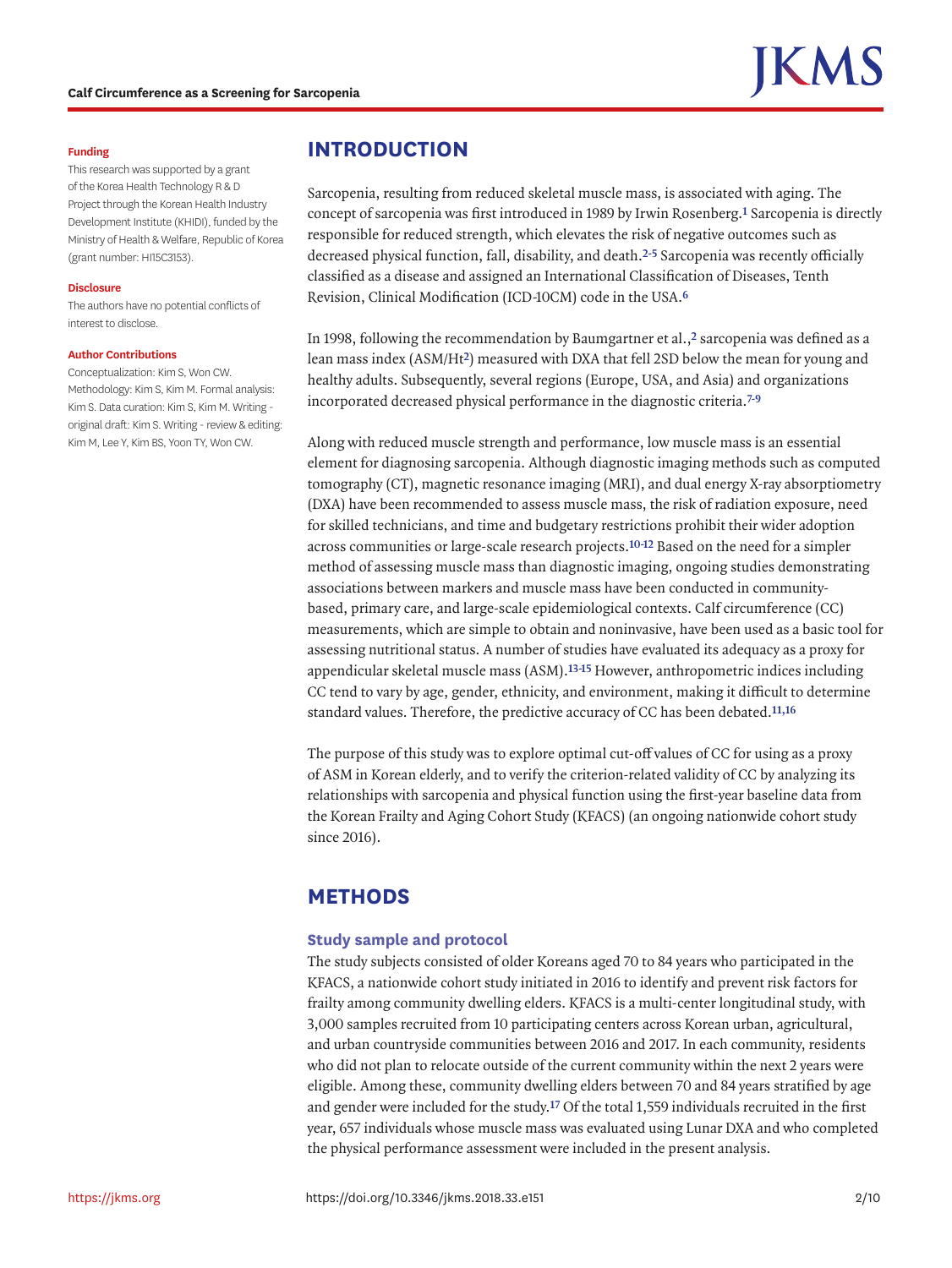#### **Anthropometric measurement methods**

Anthropometries were measured using an inelastic tape by investigators trained in standardized measurement methods. To measure the upper arm circumference (UAC), the subject raised the arm at shoulder level with the elbow bent at 90° angle. In this position, the subject flexes the bicep, which can be measured at its greatest girth. To measure CC, the subject stood upright with feet apart shoulder width and body weight evenly distributed between both legs. In this position, CC can be measured at the calf 's greatest girth using an inelastic tape measure. To measure waist circumference (WC), the inspector measured participants' the midpoint of lower end of the last rib and the upper ridge of the iliac crest. Body composition was measured using DXA (GE Medical Systems Lunar, Madison, WI, USA). DXA was used to obtain ASM and the fat masses of the four limbs, and skeletal muscle mass index (SMI) was calculated as ASM divided by height squared.

#### **Physical performance and strength measurement**

<span id="page-2-0"></span>A digital hand grip gauge (Takei TKK 5401, Takei Scientific Instruments, Tokyo, Japan) was used to measure hand grip strength (HGS). The grip strength of each hand was measured once, one at a time. Following a 3-minute wait, a second round of measurement was performed. The highest value for each hand was included in the analysis. To assess balance, gait speed (GS), and sit-to-stand (short physical performance battery, SPPB), and 3-meter time up and go (TUG), existing test guidelines for each procedure were followed.**[18](#page-8-5)** Each item of the SPPB is scored based on a 0 to 4-point scale, with a total score ranging from 0 to 12 points. For GS assessment, the subject walked a total of 7 m at a usual pace, and the time taken to a total of 4 m in the middle (from the 1.5 m point to 5.5 m point) was measured. The test was repeated twice, and the mean of the two trials was used for analysis. For the sit-to-stand test, the subject was timed while performing five cycles of "stand up from and sit down on a chair" as quickly as possible. For the 3-m TUG test, the participant stands up from a chair without armrests and walks 3 m at usual pace, turns at a marker, returns to the chair, and sit down. The TUG time was defined as the time from the start to sit down. To obtain the physical functioning (PF) scale, each subject was personally examined based on a questionnaire consisting of five items: walk the perimeter of a playground (approximately 400 m), climb a flight of stairs (10 steps), bend over forward or squat or kneel, extend the arm to touch an object overhead, and lift an object as heavy as 1.8 L of rice. Each item was scored on a 0 to 3-point scale, and the total score was converted to a 100-point scale. The closer the total score approached 100 points, the greater the subject's physical function.**[19](#page-8-6)**

#### <span id="page-2-1"></span>**Definitions of sarcopenia**

According to the criteria established by the Asian Working Group for Sarcopenia (AWGS), sarcopenia was defined as low muscle function (HGS of < 26 kg for males and < 18 kg for females and/or GS of < 0.8 m/s for both sex) plus low muscle mass (SMI of < 7.0 kg/m<sup>2</sup> for males and for females <  $5.4 \text{ kg/m}^2$ ). Additionally, Korean Instrumental Activities of Daily Living (K-IADL) was determined.**[9](#page-7-5)**

#### **Statistical methods**

<span id="page-2-2"></span>The study subjects' characteristics are presented by sex, as mean  $\pm$  standard deviation (SD). Statistical significance for continuous variables was verified using a t-test. A Pearson correlation analysis was performed to verify the relationships between anthropometric variables, ASM, and SMI. Receiver operating characteristic (ROC) analysis was performed to explore the cut-off values of CC for males and females and to verify the predictive validity of low SMI measured using DXA.**[20](#page-8-7)** We performed analysis of covariance to verify the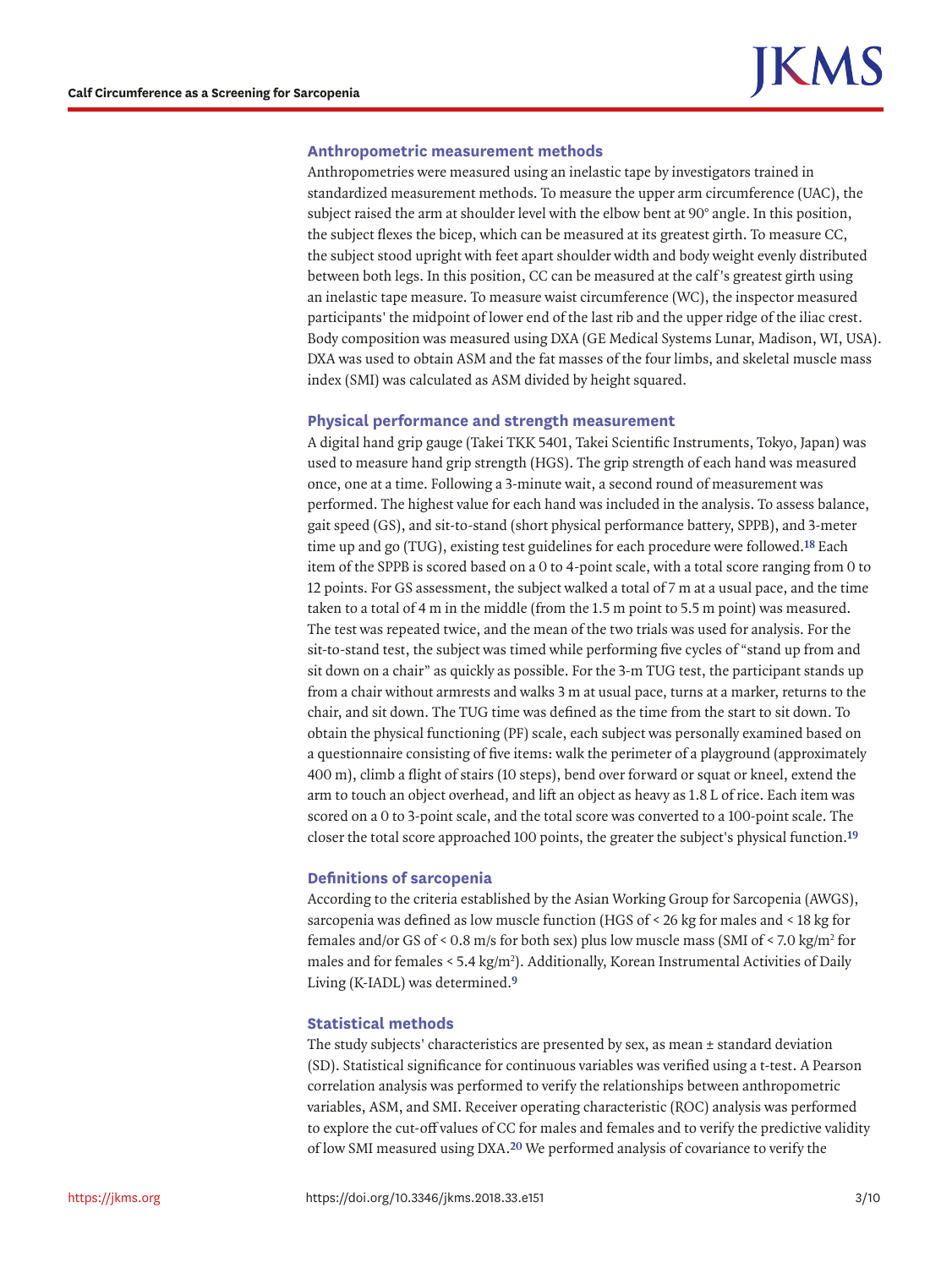relationships between reduced muscle mass and related changes in physical function. SPSS version 23.0 (IBM Corp., Chicago, IL, USA) was used for statistical analysis, and statistical significance was determined at a *P* value of < 0.05.

#### **Ethics statement**

Our research plan was approved by the Institutional Review Board of the Kyung Hee University, and written consent was obtained from each subject prior to commencement of the study (approved No. KMC IRB 2017-09-022).

## **RESULTS**

#### **General characteristics of the participants**

The mean age of the 657 participants was 76.2 years (76.5 for males and 75.8 for females), and the mean body weight was 60.3 kg (65.2 kg for males and 57.1 kg for females.) The mean CC of the subjects was 33.2 cm, with males having a higher mean CC than females (34.1 cm for males 32.5 cm for females.) The mean ASM measured using DXA was 19.6 kg for males and 13.7 kg for females, HGS, 32.1 kg for males and 20.5 kg for females, GS 1.3 m/s for males and 1.1 m/s for females indicating a sex difference (**[Table 1](#page-3-0)**). Of the anthropometric indices, ASM and SMI were negatively correlated with age and positively correlated with bodyweight, body mass index (BMI), WC, UAC, and CC (males, ASM *r* = 0.55, SMI, *r* = 0.54; females, ASM, *<sup>r</sup>* = 0.55, SMI, *r* = 0.42, all *P* < 0.001) (**[Table 2](#page-4-0)**).

#### **Cut-off value of CC for low muscle mass and sarcopenia**

<span id="page-3-1"></span>ROC analysis was performed to confirm the criterion-related validity of CC for low muscle mass according to the AWGS guideline, and the result identified an area under the curve of 0.81 for males and 0.72 for females (**[Fig. 1](#page-4-1)**).**[9](#page-7-5)** From ROC analysis, the optimal cut off

| .                                       |                     |                  |                      |         |
|-----------------------------------------|---------------------|------------------|----------------------|---------|
| Variables                               | Total ( $n = 657$ ) | Male $(n = 312)$ | Female ( $n = 345$ ) | P value |
| Age, yr                                 | $76.2 \pm 4$        | $76.5 \pm 3.8$   | $75.8 \pm 4.1$       | 0.027   |
| Height, cm                              | $157.6 \pm 8.7$     | $164.9 \pm 5.7$  | $151.1 \pm 5$        | & 0.001 |
| Weight, kg                              | $60.3 \pm 9.2$      | $64.7 \pm 8.7$   | $56.4 \pm 7.8$       | & 0.001 |
| BMI, $\text{kg/m}^2$                    | $24.3 \pm 3$        | $23.8 \pm 2.9$   | $24.7 \pm 3$         | < 0.001 |
| ASM, kg                                 | $16.5 \pm 3.6$      | $19.6 \pm 2.4$   | $13.7 \pm 1.6$       | & 0.001 |
| ASM/Ht <sup>2</sup> , kg/m <sup>2</sup> | $6.6 \pm 0.9$       | $7.2 \pm 0.8$    | 6 ± 0.6              | < 0.001 |
| ASM/BMI                                 | $0.7 \pm 0.2$       | $0.8 \pm 0.1$    | $0.6 \pm 0.1$        | & 0.001 |
| Leg LM, kg                              | $12.2 \pm 2.6$      | $14.5 \pm 1.8$   | $10.2 \pm 1.3$       | & 0.001 |
| Leg FM, kg                              | $5 \pm 1.8$         | $4.2 \pm 1.4$    | $5.7 \pm 1.8$        | < 0.001 |
| Arm LM, kg                              | $4.3 \pm 1.1$       | $5.1 \pm 0.8$    | $3.5 \pm 0.5$        | < 0.001 |
| Arm FM, kg                              | $1.9 \pm 0.8$       | $1.5 \pm 0.6$    | $2.3 \pm 0.8$        | & 0.001 |
| WC, cm                                  | $87.5 \pm 8.4$      | $88.2 \pm 8.5$   | $86.9 \pm 8.2$       | 0.045   |
| UAC, cm                                 | $27.9 \pm 3$        | $28.3 \pm 2.8$   | $27.5 \pm 3.2$       | 0.002   |
| CC, cm                                  | $33.2 \pm 3$        | $34.2 \pm 3$     | $32.4 \pm 2.8$       | & 0.001 |
| HGS, kg                                 | $26 \pm 7.6$        | $32.1 \pm 5.7$   | $20.5 \pm 4.1$       | < 0.001 |
| GS, m/s                                 | $1.2 \pm 0.3$       | $1.3 \pm 0.3$    | $1.1 \pm 0.3$        | & 0.001 |
| SPPB                                    | $10.5 \pm 1.6$      | $10.8 \pm 1.4$   | $10.2 \pm 1.8$       | < 0.001 |
| TUG, sec                                | $10.7 \pm 2.8$      | $10.2 \pm 2.3$   | $11.2 \pm 3.1$       | & 0.001 |
| IADL                                    | $11.9 \pm 3.2$      | $13.1 \pm 3.6$   | $10.8 \pm 2.2$       | < 0.001 |
| PF scale                                | $79.9 \pm 22.9$     | $90.5 \pm 15.1$  | $70.2 \pm 24.4$      | &0.001  |

<span id="page-3-0"></span>

| Table 1. General characteristics of study population |  |
|------------------------------------------------------|--|
|------------------------------------------------------|--|

Variables presented as means or values with standard deviation. *P* value of t-test for continuous variables.

BMI = body mass index, ASM = appendicular skeletal muscle mass, LM = lean mass, FM = fat mass, WC = waist circumference, UAC = upper arm circumference, CC = calf circumference, HGS = hand grip strength, GS = gait speed, SPPB = short physical performance battery, TUG = time up and go, IADL = instrumental activities of daily living, PF = physical functioning.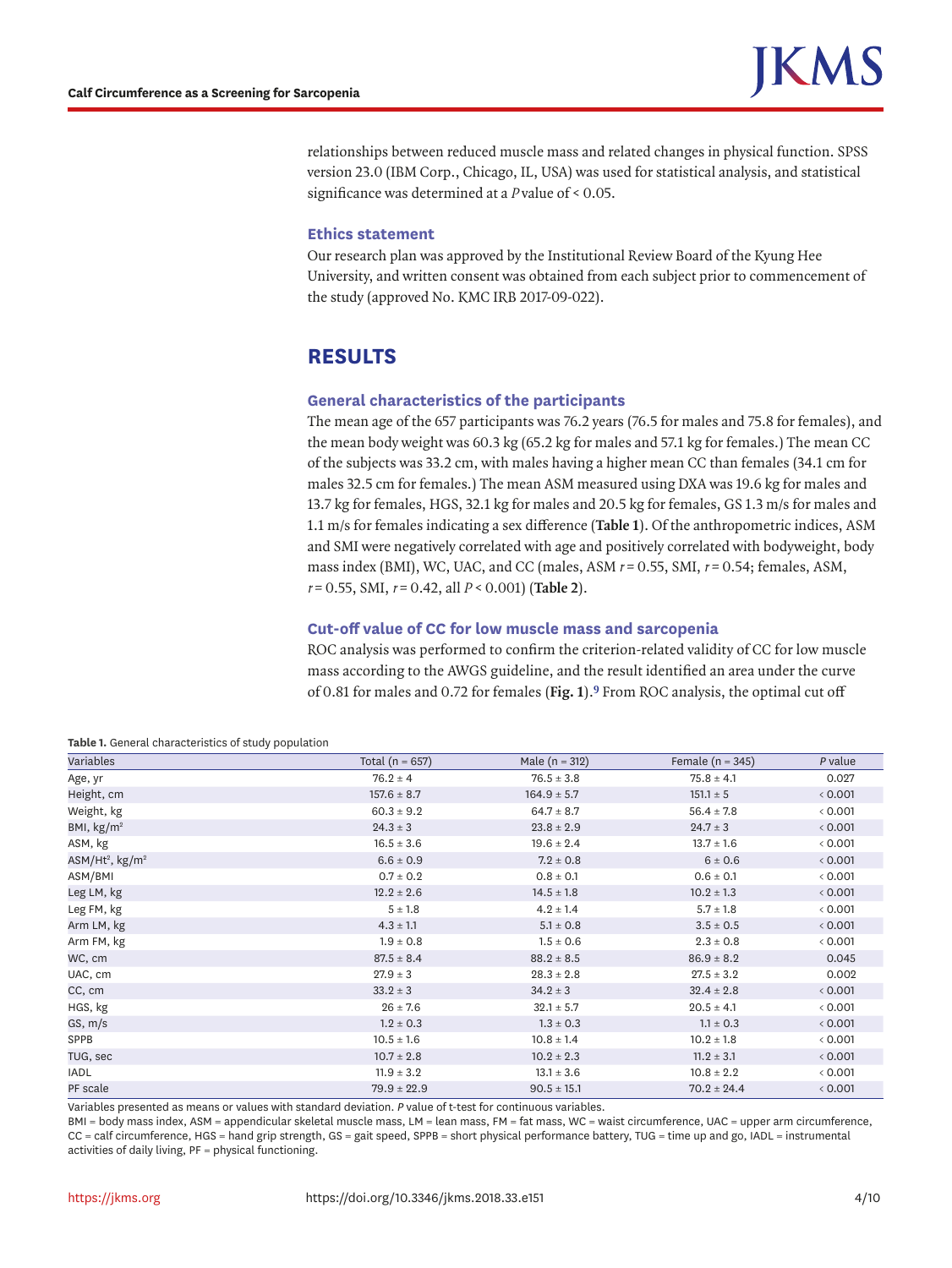<span id="page-4-0"></span>

| Table 2. Correlations between anthropometric variables, ASM, and SMI (ASM/Ht <sup>2</sup> ) |  |  |  |  |
|---------------------------------------------------------------------------------------------|--|--|--|--|
|                                                                                             |  |  |  |  |

| Variables<br>Total |            |         |         |                     | Male    |            |         |                     | Female  |            |         |                     |  |
|--------------------|------------|---------|---------|---------------------|---------|------------|---------|---------------------|---------|------------|---------|---------------------|--|
|                    | <b>ASM</b> |         |         | ASM/Hz <sup>2</sup> |         | <b>ASM</b> |         | ASM/Hz <sup>2</sup> |         | <b>ASM</b> |         | ASM/Hz <sup>2</sup> |  |
|                    | ra         | D       |         | P                   |         | D          |         | P                   |         |            |         | P                   |  |
| Age                | $-0.07$    | 0.095   | $-0.05$ | 0.217               | $-0.25$ | 0.001      | $-0.18$ | 0.002               | $-0.24$ | 0.001      | $-0.10$ | 0.060               |  |
| Height             | 0.82       | & 0.001 | 0.49    | & 0.001             | 0.50    | & 0.001    | $-0.06$ | 0.265               | 0.49    | 0.001      | $-0.06$ | 0.262               |  |
| Weight             | 0.73       | & 0.001 | 0.65    | & 0.001             | 0.78    | &0.001     | 0.64    | & 0.001             | 0.63    | 0.001      | 0.40    | & 0.001             |  |
| <b>BMI</b>         | 0.17       | & 0.001 | 0.37    | & 0.001             | 0.58    | & 0.001    | 0.73    | & 0.001             | 0.46    | 0.001      | 0.50    | & 0.001             |  |
| <b>WC</b>          | 0.32       | & 0.001 | 0.36    | &0.001              | 0.51    | 0.001      | 0.51    | & 0.001             | 0.38    | 0.001      | 0.29    | & 0.001             |  |
| <b>UAC</b>         | 0.37       | & 0.001 | 0.38    | & 0.001             | 0.56    | & 0.001    | 0.52    | & 0.001             | 0.41    | 0.001      | 0.31    | & 0.001             |  |
| CC                 | 0.54       | & 0.001 | 0.54    | & 0.001             | 0.55    | &0.001     | 0.54    | & 0.001             | 0.55    | &0.001     | 0.42    | & 0.001             |  |

ASM = appendicular skeletal muscle mass, SMI = skeletal muscle mass index, BMI = body mass index, WC = waist circumference, UAC = upper arm circumference, CC = calf circumference.

a *r* = Pearson's correlation coefficient.

value, statistically defined as the best compromise between sensitivity and specificity, was 35 cm for males (sensitivity, 92%; specificity, 59%) and 33 cm for females (sensitivity, 83%; specificity, 50%)

ROC analysis was performed to confirm the validity of CC against sarcopenia according to the AWGS, and the result identified an area under the curve of 0.824 for males and 0.722 for females (**[Fig. 1](#page-4-1)**). The optimal CC value from the ROC analysis, statistically defined as the best compromise between sensitivity and specificity, was 32 cm (males, sensitivity 75%, specificity 83%; females, sensitivity 85%, specificity 57%) (**[Tables 3](#page-5-0)** and **[4](#page-5-1)**).

#### **CC and physical function**

In the sarcopenia group based on DXA, both males and females were significantly correlated with reduced HGS, GS, SPPB, TUG, and PF. In the sarcopenia group based on CC males, even after adjusting age and BMI, were significantly correlated with muscle function (HGS, GS), physical performance (SPPB, TUG), whereas females in sarcopenia group based on CC were significantly correlated with reduced muscle function (only HGS) and PF (**[Table 5](#page-5-2)**).



<span id="page-4-1"></span>**Fig. 1.** The receiver operating characteristic curve of CC for low muscle mass and sarcopenia based on the AWGS definition. (**A**) Male, (**B**) Female. CC = calf circumference, AWGS = Asian Working Group for Sarcopenia, SMI = skeletal muscle mass index, AUC = area under the curve, CI = confidence interval.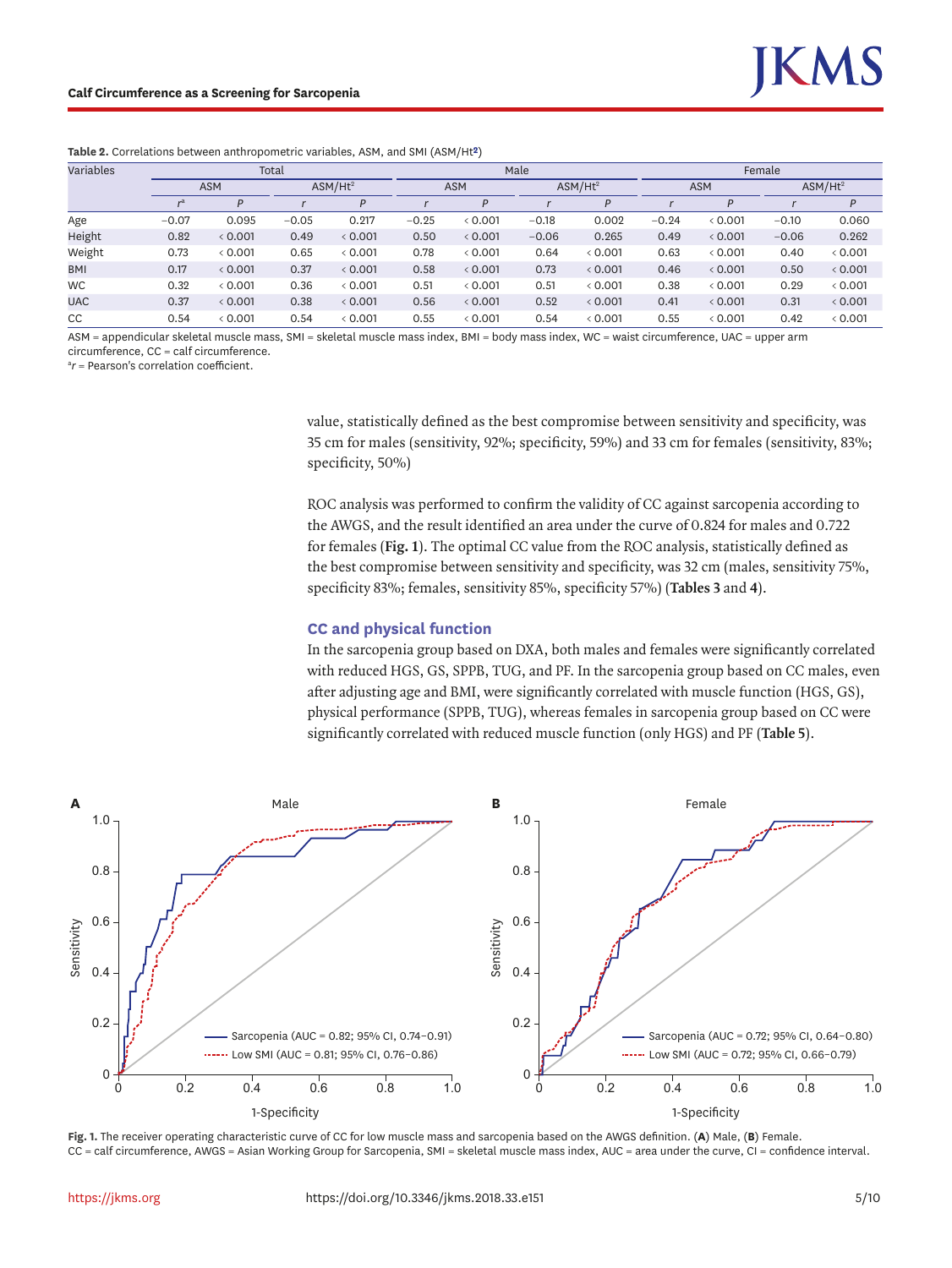#### <span id="page-5-0"></span>**Table 3.** Sensitivity and specificity of CC measures for low SMI according to AWGS criteria

| <b>CC</b> | For low SMI according to AWGS criteria |                          |                              |                          |                          |                          |  |  |  |  |
|-----------|----------------------------------------|--------------------------|------------------------------|--------------------------|--------------------------|--------------------------|--|--|--|--|
|           |                                        | Male                     |                              | Female                   |                          |                          |  |  |  |  |
|           | Sensitivity                            | Specificity              | Youden index                 | Sensitivity              | Specificity              | Youden index             |  |  |  |  |
| 31        | $\overline{\phantom{0}}$               | $\overline{\phantom{0}}$ |                              | 52%                      | 78%                      | 0.30                     |  |  |  |  |
| 32        | $\overline{\phantom{0}}$               | $\overline{\phantom{a}}$ | $\qquad \qquad \blacksquare$ | 73%                      | 60%                      | 0.33                     |  |  |  |  |
| 33        | 49%                                    | 87%                      | 0.36                         | 83%                      | 50%                      | 0.34                     |  |  |  |  |
| 34        | 67%                                    | 77%                      | 0.45                         | 93%                      | 36%                      | 0.29                     |  |  |  |  |
| 35        | 92%                                    | 59%                      | 0.51                         |                          | $\overline{\phantom{0}}$ | $\overline{\phantom{a}}$ |  |  |  |  |
| 36        | 97%                                    | 40%                      | 0.37                         | $\overline{\phantom{0}}$ | $\overline{\phantom{0}}$ | $\overline{\phantom{a}}$ |  |  |  |  |

Low SMI based on of AWGS guideline (< 7.0 kg/m<sup>2</sup> in [m], < 5.4 kg/m<sup>2</sup> in [f]).

CC = calf circumference, SMI = skeletal muscle mass index, AWGS = Asian Working Group for Sarcopenia.

<span id="page-5-1"></span>**Table 4.** Sensitivity and specificity of CC measures for sarcopenia according to AWGS criteria

| <b>CC</b> | For sarcopenia according to AWGS criteria |             |                          |             |                          |                          |  |  |  |  |
|-----------|-------------------------------------------|-------------|--------------------------|-------------|--------------------------|--------------------------|--|--|--|--|
|           |                                           | Male        |                          | Female      |                          |                          |  |  |  |  |
|           | Sensitivity                               | Specificity | Youden index             | Sensitivity | Specificity              | Youden index             |  |  |  |  |
| 31        | $\overline{\phantom{0}}$                  | -           | $\overline{\phantom{0}}$ | 54%         | 75%                      | 0.29                     |  |  |  |  |
| 32        | 75%                                       | 83%         | 0.58                     | 85%         | 57%                      | 0.42                     |  |  |  |  |
| 33        | 79%                                       | 78%         | 0.57                     | 88%         | 47%                      | 0.36                     |  |  |  |  |
| 34        | 86%                                       | 64%         | 0.50                     | 92%         | 33%                      | 0.26                     |  |  |  |  |
| 35        | 93%                                       | 42%         | 0.35                     |             | $\overline{\phantom{0}}$ | $\overline{\phantom{a}}$ |  |  |  |  |

Sarcopenia was defined as low muscle function (HGS of < 26 kg for males and < 18 kg for females and/or GS of < 0.8 m/s for both sex) plus low muscle mass (SMI of < 7.0 kg/m<sup>2</sup> for males and for females < 5.4 kg/m<sup>2</sup>).

CC = calf circumference, AWGS = Asian Working Group for Sarcopenia, HGS = hand grip strength, GS = gait speed, SMI = skeletal muscle mass index.

<span id="page-5-2"></span>Table 5. Unadjusted and adjusted means (±standard errors) of muscle function, performance, and frailty index according to sarcopenia using AWGS criteria and **CC** 

| Sex    | Variables   | Sarcopenia defined using AWGS |                 |         |                 | Sarcopenia defined using CC |         | Sarcopenia defined using CC Age,<br>BMI (after adjusted) |                |         |
|--------|-------------|-------------------------------|-----------------|---------|-----------------|-----------------------------|---------|----------------------------------------------------------|----------------|---------|
|        |             | No sarcopenia                 | Sarcopenia      | P       | CC > 32         | $CC \leq 32$                | P       | CC > 32                                                  | $CC \leq 32$   | P       |
| Male   | Total, No.  | 287                           | 33              |         | 243             | 77                          |         | 243                                                      | 77             |         |
|        | <b>HGS</b>  | $32.8 \pm 5.3$                | $24.6 \pm 3.5$  | & 0.001 | $32.8 \pm 5.4$  | $29.3 \pm 5.6$              | & 0.001 | $32.6 \pm 0.3$                                           | $29.9 \pm 0.7$ | 0.001   |
|        | GS          | $1.3 \pm 0.3$                 | $1.0 \pm 0.3$   | &0.001  | $1.3 \pm 0.3$   | $1.1 \pm 0.3$               | & 0.001 | $1.3 \pm 0$                                              | $1.1 \pm 0$    | & 0.001 |
|        | SPPB        | $10.9 \pm 1.3$                | $9.9 \pm 2.1$   | & 0.001 | $10.9 \pm 1.3$  | $10.3 \pm 1.7$              | 0.001   | $10.9 \pm 0.1$                                           | $10.4 \pm 0.2$ | 0.008   |
|        | <b>TUG</b>  | $10.1 \pm 2.2$                | $11.7 \pm 2.5$  | &0.001  | $10.0 \pm 2.3$  | $10.8 \pm 2.2$              | 0.010   | $10 \pm 0.1$                                             | $10.8 \pm 0.3$ | 0.024   |
|        | <b>IADL</b> | $13.0 \pm 3.5$                | $13.8 \pm 4.0$  | 0.240   | $13.1 \pm 3.5$  | $13.1 \pm 3.8$              | 0.957   | $13 \pm 0.2$                                             | $13.3 \pm 0.5$ | 0.659   |
|        | PF          | $91.5 \pm 14.0$               | $82.6 \pm 19.0$ | 0.001   | $90.7 \pm 14.3$ | $90.1 \pm 16.4$             | 0.745   | $90.9 \pm 1$                                             | $89.8 \pm 1.9$ | 0.624   |
| Female | Total, No.  | 294                           | 27              |         | 169             | 152                         |         | 169                                                      | 152            |         |
|        | <b>HGS</b>  | $20.8 \pm 3.9$                | $15.5 \pm 3.1$  | 0.001   | $21.0 \pm 4.0$  | $19.6 \pm 4.1$              | 0.001   | $21.1 \pm 0.3$                                           | $19.6 \pm 0.4$ | 0.007   |
|        | GS          | $1.1 \pm 0.3$                 | $0.9 \pm 0.3$   | < 0.001 | $1.1 \pm 0.2$   | $1.1 \pm 0.3$               | 0.019   | $1.1 \pm 0$                                              | $1.1 \pm 0$    | 0.166   |
|        | <b>SPPB</b> | $10.3 \pm 1.7$                | $9.1 \pm 2.1$   | 0.002   | $10.3 \pm 1.7$  | $10.0 \pm 1.9$              | 0.074   | $10.3 \pm 0.1$                                           | $10.1 \pm 0.2$ | 0.396   |
|        | <b>TUG</b>  | $11.0 \pm 3.0$                | $13.3 \pm 3.7$  | < 0.001 | $10.9 \pm 3.0$  | $11.5 \pm 3.3$              | 0.073   | $11 \pm 0.3$                                             | $11.4 \pm 0.3$ | 0.384   |
|        | <b>IADL</b> | $10.7 \pm 2.0$                | $11.1 \pm 2.4$  | 0.389   | $10.6 \pm 1.8$  | $10.9 \pm 2.3$              | 0.204   | $10.7 \pm 0.2$                                           | $10.8 \pm 0.2$ | 0.823   |
|        | PF          | $71.0 \pm 24.1$               | $53.0 \pm 27.6$ | & 0.001 | $73.9 \pm 22.6$ | $64.7 \pm 26.4$             | 0.001   | $74.5 \pm 2$                                             | $64 \pm 2.1$   | 0.001   |

Unadjusted and adjusted by age and BMI means ± standard error of variables between sarcopenia and normal group. Analysis of covariance general lineal model with multivariate analysis. Sarcopenia was defined as low muscle function (HGS of < 26 kg for males and < 18 kg for females and/or GS of < 0.8 m/s for both sex) plus low muscle mass (SMI of < 7.0 kg/m<sup>2</sup> for males and for females < 5.4 kg/m<sup>2</sup>).

AWGS = Asian working Group for Sarcopenia, CC = calf circumference, SMI = skeletal muscle mass index, HGS = hand grip strength, GS = gait speed, SPPB = short physical performance battery, TUG = time up and go, IADL = instrumental activities of daily living, PF = physical functioning.

# **DISCUSSION**

<span id="page-5-3"></span>Measuring CC is a simple and noninvasive assessment method that is easily accessible in communities and primary care settings. World Health Organization (WHO) has suggested the use of CC as a marker of muscle mass in elderly people, and research conducted in 55 European countries has shown that the use of CC as a muscle mass index was more frequent than that of diagnostic imaging, such as DXA or CT in primary care setting.**[21](#page-8-8)[,22](#page-8-9)** However, the cut-off values of CC that are useful for indicating reduced muscle mass can vary by ethnicity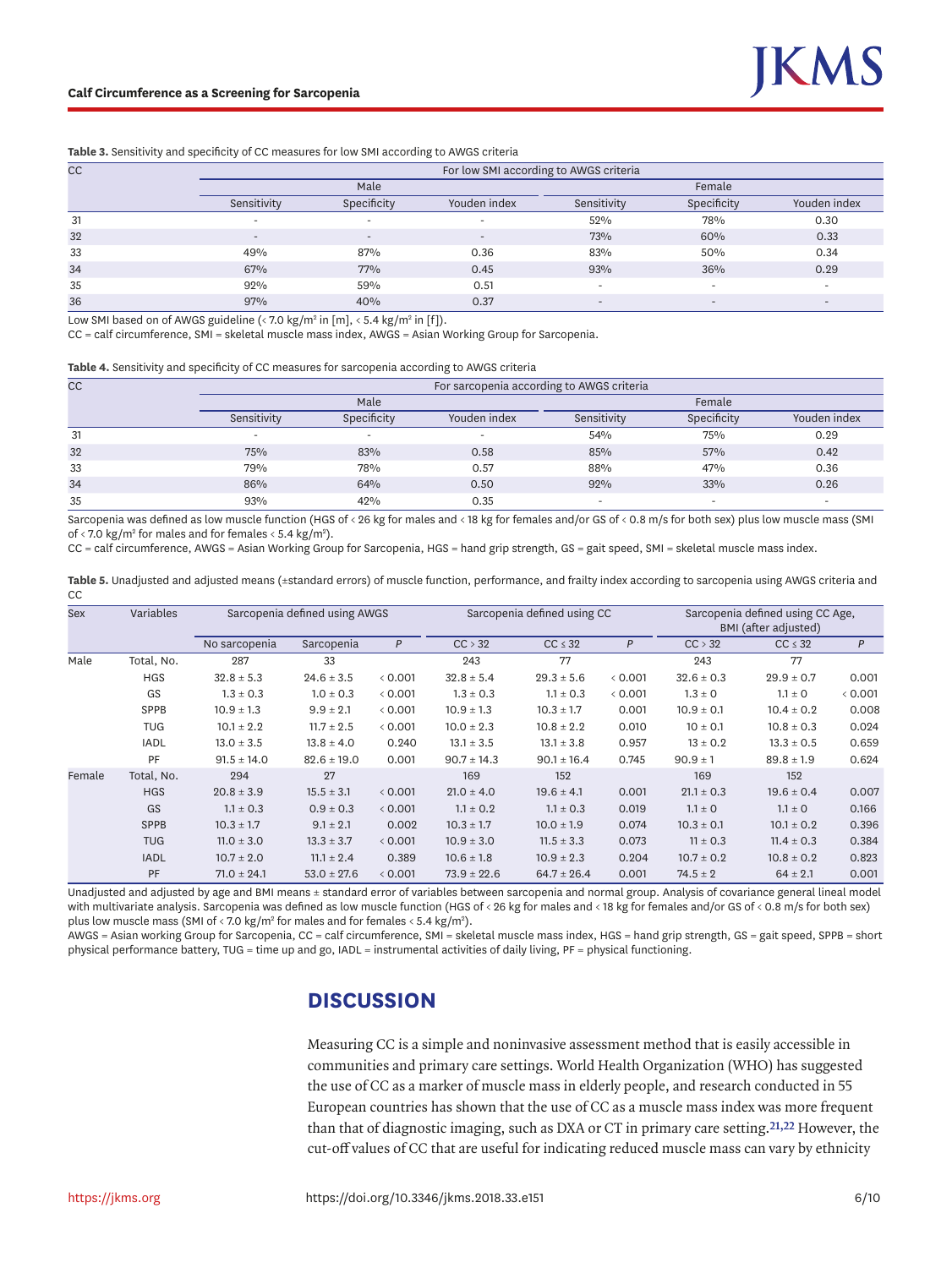and geographical region. A Japanese study involving community members aged 40–89 years and a Brazilian study of subjects aged 60–69 years both suggested cut-off values of 34 cm for males and 33 cm for females, whereas a French study involving female community members aged ≥ 70 years suggested 31 cm as a cut-off value for diagnosing sarcopenia.**[14,](#page-8-10)[15](#page-8-2)[,23](#page-8-11)** Results of the present study suggest that among elderly community members in Korea, CC and ASM were positively correlated (males,  $r = 0.55$ ,  $P < 0.001$ ; females,  $r = 0.55$ ,  $P < 0.001$ ) and that the appropriate cut-off values of CC denoting reduced muscle mass were 35 cm for males and 33 cm for females.

<span id="page-6-3"></span><span id="page-6-1"></span>Considering coefficients between CC and ASM coefficients were slightly lower than those reported in previous Western and Japanese studies, which may be attributed to differences in bone, skin fold, and fat distribution reflected in CC in addition to lower limb muscle mass. Such differences are attributed to sex, ethnicity, genetics, environment, and lifestyle.**[14](#page-8-10)[,23](#page-8-11)[-25](#page-8-12)** Among Asians, fat percentage, particularly subcutaneous fat, is higher in males and females with low BMI.**[26](#page-8-13)** Furthermore, a traditional Korean diet based on carbohydrates (rice and grains) which lacks protein, as well as elderly Korean lifestyles lack sufficient physical activity, tend to promote fat infiltration.**[27](#page-8-14)[,28](#page-8-15)** CC, as an indicator of leg muscle mass and subcutaneous fat, better represents muscle mass when subcutaneous fat is minimal (i.e., individuals with malnutrition, chronic conditions, or cadavers).**[15](#page-8-2)[,29](#page-8-16)** On the other hand, in ambulatory individuals like our participants, the correlation between CC and ASM tends to be weaker.**[30,](#page-8-17)[31](#page-9-0)**

<span id="page-6-6"></span><span id="page-6-5"></span><span id="page-6-4"></span><span id="page-6-2"></span>Although the correlation between CC and ASM was relatively weak in the present study, CC was well correlated with physical function. In a previous study by Landi et al.,**[32](#page-9-1)** GS was correlated with CC, but, when adjusted for age and BMI, the correlation disappeared. In the present study, physical functions were correlated with CC. Notably, although the correlation between CC and ASM, SMI among the female participants were weaker in the present study (ASM,  $r = 0.55$ ; SMI,  $r = 0.42$ ), correlations between low CC and physical functions were similar to those observed in the male subjects, or were even stronger in some physical functions. Moreover, the fact that such correlations were stronger in females, who tend to have greater fat mass in the lower limbs than males, is congruent with outcomes reported by previous studies in which lower limb fat, in addition to lower limb muscle mass, is correlated with muscle function.**[33,](#page-9-2)[34](#page-9-3)** Bouchard et al.,**[33](#page-9-2)** showed that fat mass and leg strength, but not muscle mass were independently predicting physical function in older men and women. Kuyumcu et al.,**[34](#page-9-3)** demonstrated that HGS was more strongly correlated with subcutaneous fat in calf, compared with gastrocnemius thickness using ultrasonography.

<span id="page-6-8"></span><span id="page-6-7"></span>The existing European sarcopenia diagnostic criteria do not recommend CC as an indicator of muscle mass because CC measurements are prone to errors.**[8](#page-7-8)** However, based on our results, CC may be treated as an indicator of reduced muscle mass and physical function in Korean elders (**[Fig. 1](#page-4-1)**). Therefore, CC may be a good indicator of sarcopenia in Korean elders. A prospective longitudinal study would be needed to confirm the correlation between CC and physical function.

<span id="page-6-0"></span>Although we used ASM measurements using DXA, the gold standard methods of body composition measurement are not DXA but MRI and CT. Therefore, a reference method bias may be present.**[8,](#page-7-8)[35](#page-9-4)** Although we only included the data from the 4 centers using Lunar DXA, there is still the limitation of not having used the same model in all 4 centers. However, each center carried out their own quality control in order to minimize the differences between the centers.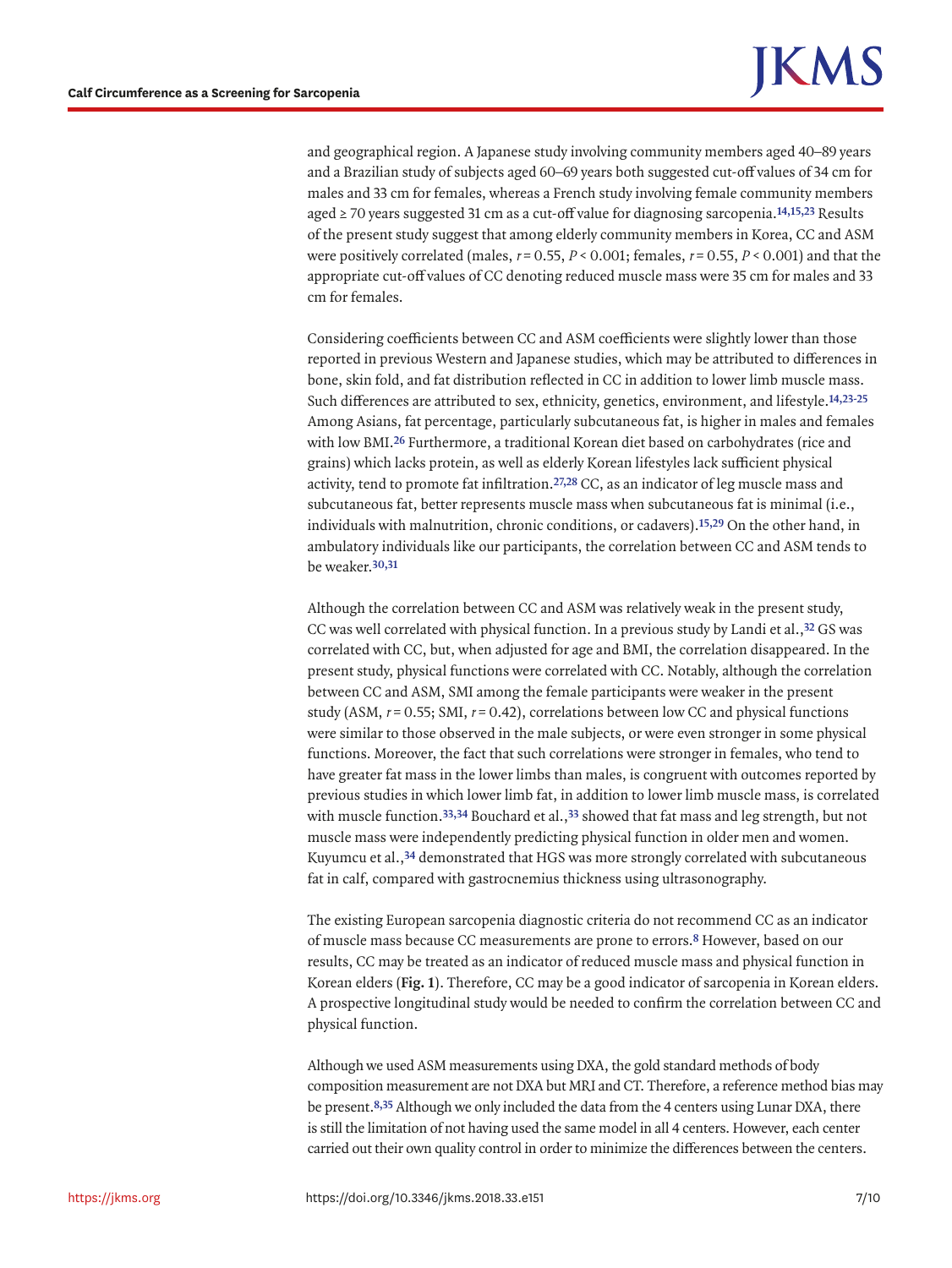Furthermore, because this is a cross-sectional study, a follow-up longitudinal study investigating the predictive validity of CC for physical functions should be conducted. Since calf size was measured only once in this study, we cannot show the correlation for duplicated measurements. Nevertheless, we trained the examiners and tried to increase reliability by allowing them to participate in the study only after passing through a performance test.

Nevertheless, this study is the first to suggest a cut-off value of CC for Korean elders, indicated CC is a good proxy marker of reduced muscle mass and may be related with physical function of individuals who represent the 70 to 85-year-olds residing in communities in Korea. Furthermore, CC may be a good indicator of sarcopenia in Korean community-dwelling older adults.

The cut-off values of CC for use as indicators of reduced muscle mass are 35 cm for males and 33 cm for females in community-dwelling Korean elders. Reduced muscle mass, based on these cut-off values, is correlated with physical function. Therefore, CC appears to be a proxy marker for muscle mass measured using DXA and may serve as a potential screening tool for sarcopenia.

# **REFERENCES**

- <span id="page-7-0"></span>[1.](#page-1-0) Rosenberg IH. Sarcopenia: origins and clinical relevance. *J Nutr* 1997;127(5):990S-991S. **[PUBMED](http://www.ncbi.nlm.nih.gov/pubmed/9164280) | [CROSSREF](https://doi.org/10.1093/jn/127.5.990S)**
- <span id="page-7-1"></span>[2.](#page-1-1) Baumgartner RN, Koehler KM, Gallagher D, Romero L, Heymsfield SB, Ross RR, et al. Epidemiology of sarcopenia among the elderly in New Mexico. *Am J Epidemiol* 1998;147(8):755-63. **[PUBMED](http://www.ncbi.nlm.nih.gov/pubmed/9554417) | [CROSSREF](https://doi.org/10.1093/oxfordjournals.aje.a009520)**
- 3. Newman AB, Kupelian V, Visser M, Simonsick E, Goodpasr B, Nevitt M, et al. Sarcopenia: alternative definitions and associations with lower extremity function. *J Am Geriatr Soc* 2003;51(11):1602-9. **[PUBMED](http://www.ncbi.nlm.nih.gov/pubmed/14687390) | [CROSSREF](https://doi.org/10.1046/j.1532-5415.2003.51534.x)**
- 4. Janssen I, Heymsfield SB, Ross R. Low relative skeletal muscle mass (sarcopenia) in older persons is associated with functional impairment and physical disability. *J Am Geriatr Soc* 2002;50(5):889-96. **[PUBMED](http://www.ncbi.nlm.nih.gov/pubmed/12028177) | [CROSSREF](https://doi.org/10.1046/j.1532-5415.2002.50216.x)**
- <span id="page-7-2"></span>[5.](#page-1-2) Rantanen T, Volpato S, Ferrucci L, Heikkinen E, Fried LP, Guralnik JM. Handgrip strength and cause-specific and total mortality in older disabled women: exploring the mechanism. *J Am Geriatr Soc* 2003;51(5):636-41. **[PUBMED](http://www.ncbi.nlm.nih.gov/pubmed/12752838) | [CROSSREF](https://doi.org/10.1034/j.1600-0579.2003.00207.x)**
- <span id="page-7-3"></span>[6.](#page-1-3) Cao L, Morley JE. Sarcopenia is recognized as an independent condition by an International Classification of Disease, Tenth Revision, Clinical Modification (ICD-10-CM) Code. *J Am Med Dir Assoc* 2016;17(8):675-7. **[PUBMED](http://www.ncbi.nlm.nih.gov/pubmed/27470918) | [CROSSREF](https://doi.org/10.1016/j.jamda.2016.06.001)**
- <span id="page-7-4"></span>[7.](#page-1-4) Fielding RA, Vellas B, Evans WJ, Bhasin S, Morley JE, Newman AB, et al. Sarcopenia: an undiagnosed condition in older adults. Current consensus definition: prevalence, etiology, and consequences. International working group on sarcopenia. *J Am Med Dir Assoc* 2011;12(4):249-56. **[PUBMED](http://www.ncbi.nlm.nih.gov/pubmed/21527165) | [CROSSREF](https://doi.org/10.1016/j.jamda.2011.01.003)**
- <span id="page-7-8"></span>[8.](#page-6-0) Cruz-Jentoft AJ, Baeyens JP, Bauer JM, Boirie Y, Cederholm T, Landi F, et al. Sarcopenia: European consensus on definition and diagnosis: report of the European Working Group on Sarcopenia in Older People. *Age Ageing* 2010;39(4):412-23. **[PUBMED](http://www.ncbi.nlm.nih.gov/pubmed/20392703) | [CROSSREF](https://doi.org/10.1093/ageing/afq034)**
- <span id="page-7-5"></span>[9.](#page-3-1) Chen LK, Liu LK, Woo J, Assantachai P, Auyeung TW, Bahyah KS, et al. Sarcopenia in Asia: consensus report of the Asian Working Group for Sarcopenia. *J Am Med Dir Assoc* 2014;15(2):95-101. **[PUBMED](http://www.ncbi.nlm.nih.gov/pubmed/24461239) | [CROSSREF](https://doi.org/10.1016/j.jamda.2013.11.025)**
- <span id="page-7-6"></span>[10.](#page-1-5) Cooper C, Fielding R, Visser MV, Van Loon LJ, Rolland Y, Orwoll E, et al. Tools in the assessment of sarcopenia. *Calcif Tissue Int* 2013;93(3):201-10. **[PUBMED](http://www.ncbi.nlm.nih.gov/pubmed/23842964) | [CROSSREF](https://doi.org/10.1007/s00223-013-9757-z)**
- <span id="page-7-7"></span>[11.](#page-1-6) Mijnarends DM, Meijers JM, Halfens RJ, ter Borg S, Luiking YC, Verlaan S, et al. Validity and reliability of tools to measure muscle mass, strength, and physical performance in community-dwelling older people: a systematic review. *J Am Med Dir Assoc* 2013;14(3):170-8. **[PUBMED](http://www.ncbi.nlm.nih.gov/pubmed/23276432) | [CROSSREF](https://doi.org/10.1016/j.jamda.2012.10.009)**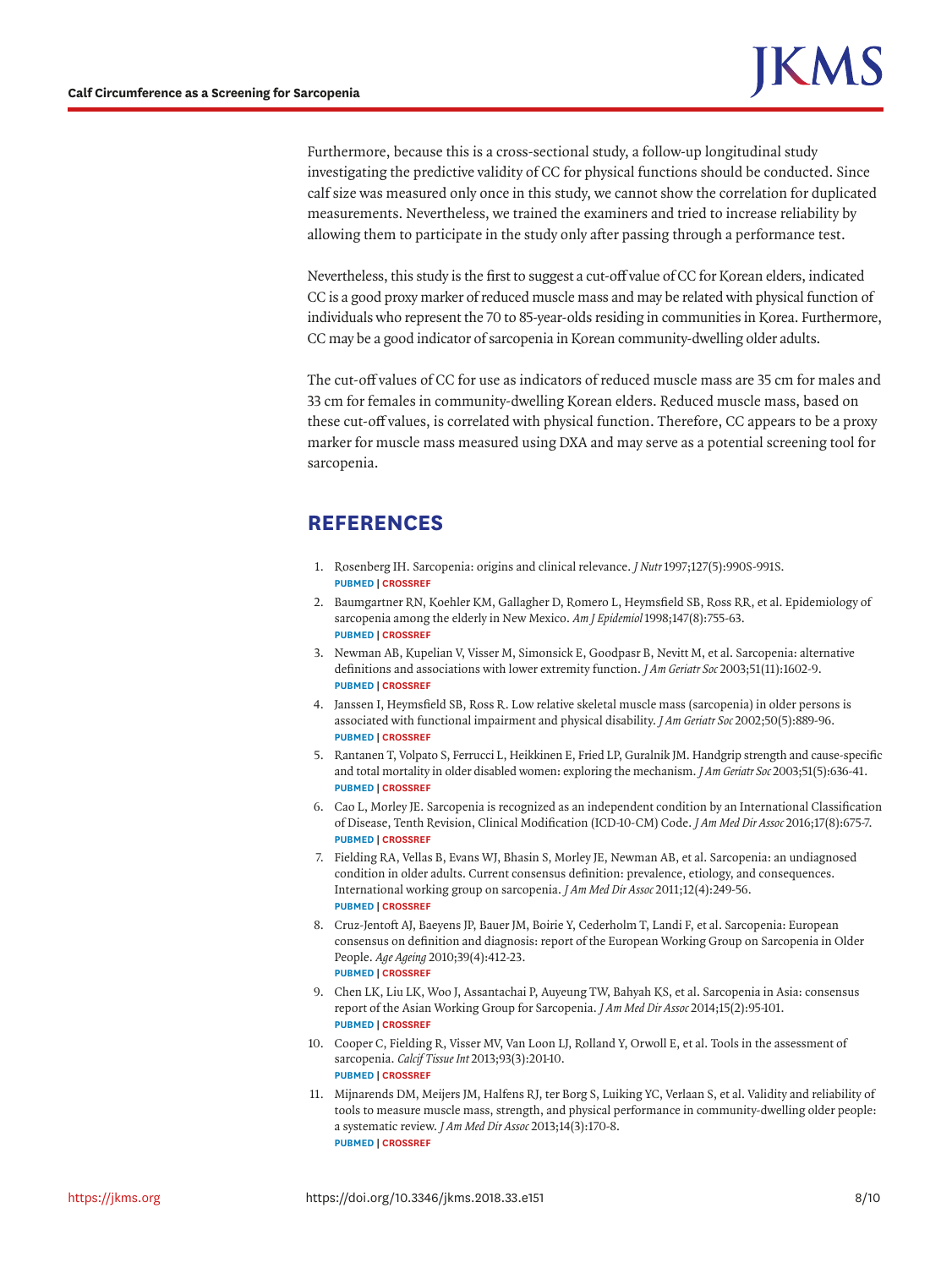- <span id="page-8-0"></span>[12.](#page-1-5) Shih R, Wang Z, Heo M, Wang W, Heymsfield SB. Lower limb skeletal muscle mass: development of dualenergy X-ray absorptiometry prediction model. *J Appl Physiol* 2000;89(4):1380-6. **[PUBMED](http://www.ncbi.nlm.nih.gov/pubmed/11007572) | [CROSSREF](https://doi.org/10.1152/jappl.2000.89.4.1380)**
- <span id="page-8-1"></span>[13.](#page-1-7) Halil M, Ulger Z, Varli M, Döventas A, Oztürk GB, Kuyumcu ME, et al. Sarcopenia assessment project in the nursing homes in Turkey. *Eur J Clin Nutr* 2014;68(6):690-4. **[PUBMED](http://www.ncbi.nlm.nih.gov/pubmed/24569540) | [CROSSREF](https://doi.org/10.1038/ejcn.2014.15)**
- <span id="page-8-10"></span>[14.](#page-6-1) Kawakami R, Murakami H, Sanada K, Tanaka N, Sawada SS, Tabata I, et al. Calf circumference as a surrogate marker of muscle mass for diagnosing sarcopenia in Japanese men and women. *Geriatr Gerontol Int* 2015;15(8):969-76. **[PUBMED](http://www.ncbi.nlm.nih.gov/pubmed/25243821) | [CROSSREF](https://doi.org/10.1111/ggi.12377)**
- <span id="page-8-2"></span>[15.](#page-6-2) Rolland Y, Lauwers-Cances V, Cournot M, Nourhashémi F, Reynish W, Rivière D, et al. Sarcopenia, calf circumference, and physical function of elderly women: a cross-sectional study. *J Am Geriatr Soc* 2003;51(8):1120-4.

**[PUBMED](http://www.ncbi.nlm.nih.gov/pubmed/12890076) | [CROSSREF](https://doi.org/10.1046/j.1532-5415.2003.51362.x)**

- <span id="page-8-3"></span>[16.](#page-1-6) Perissinotto E, Pisent C, Sergi G, Grigoletto F, Enzi G. Anthropometric measurements in the elderly: age and gender differences. *Br J Nutr* 2002;87(2):177-86. **[PUBMED](http://www.ncbi.nlm.nih.gov/pubmed/11895170) | [CROSSREF](https://doi.org/10.1079/BJN2001487)**
- <span id="page-8-4"></span>[17.](#page-1-8) Won CW, Lee Y, Choi J, Kim KW, Park Y, Park H, et al. Starting construction of frailty cohort for elderly and intervention study. *Ann Geriatr Med Res* 2016;20(3):114-7. **[CROSSREF](https://doi.org/10.4235/agmr.2016.20.3.114)**
- <span id="page-8-5"></span>[18.](#page-2-0) Guralnik JM, Ferrucci L, Pieper CF, Leveille SG, Markides KS, Ostir GV, et al. Lower extremity function and subsequent disability: consistency across studies, predictive models, and value of gait speed alone compared with the short physical performance battery. *J Gerontol A Biol Sci Med Sci* 2000;55(4):M221-31. **[PUBMED](http://www.ncbi.nlm.nih.gov/pubmed/10811152) | [CROSSREF](https://doi.org/10.1093/gerona/55.4.M221)**
- <span id="page-8-6"></span>[19.](#page-2-1) Lee YH, Lee KJ, Han GS, Yoon SJ, Lee YK, Kim CH, et al. The development of physical functioning scale for community-dwelling older persons. *Korean J Prev Med* 2002;35(4):359-74.
- <span id="page-8-7"></span>[20.](#page-2-2) Youden WJ. Index for rating diagnostic tests. *Cancer* 1950;3(1):32-5. **[PUBMED](http://www.ncbi.nlm.nih.gov/pubmed/15405679) | [CROSSREF](https://doi.org/10.1002/1097-0142(1950)3:1%3C32::AID-CNCR2820030106%3E3.0.CO;2-3)**
- <span id="page-8-8"></span>[21.](#page-5-3) World Health Organization. *Physical Status: the Use and Interpretation of Anthropometry: Report of a WHO Expert Committee*. Geneva, Switzerland: World Health Organization; 1995.
- <span id="page-8-9"></span>[22.](#page-5-3) Bruyère O, Beaudart C, Reginster JY, Buckinx F, Schoene D, Hirani V, et al. Assessment of muscle mass, muscle strength and physical performance in clinical practice: an international survey. *Eur Geriatr Med* 2016;7(3):243-6. **[CROSSREF](https://doi.org/10.1016/j.eurger.2015.12.009)**
- <span id="page-8-11"></span>[23.](#page-6-1) Barbosa-Silva TG, Bielemann RM, Gonzalez MC, Menezes AM. Prevalence of sarcopenia among community-dwelling elderly of a medium-sized South American city: results of the COMO VAI? study. *J Cachexia Sarcopenia Muscle* 2016;7(2):136-43. **[PUBMED](http://www.ncbi.nlm.nih.gov/pubmed/27493867) | [CROSSREF](https://doi.org/10.1002/jcsm.12049)**
- 24. Ishii S, Tanaka T, Shibasaki K, Ouchi Y, Kikutani T, Higashiguchi T, et al. Development of a simple screening test for sarcopenia in older adults. *Geriatr Gerontol Int* 2014;14 Suppl 1:93-101. **[PUBMED](http://www.ncbi.nlm.nih.gov/pubmed/24450566) | [CROSSREF](https://doi.org/10.1111/ggi.12197)**
- <span id="page-8-12"></span>[25.](#page-6-1) Roubenoff R. Sarcopenic obesity: does muscle loss cause fat gain?: lessons from rheumatoid arthritis and osteoarthritis. *Ann N Y Acad Sci* 2000;904(1):553-7. **[PUBMED](http://www.ncbi.nlm.nih.gov/pubmed/10865804) | [CROSSREF](https://doi.org/10.1111/j.1749-6632.2000.tb06515.x)**
- <span id="page-8-13"></span>[26.](#page-6-3) Rush EC, Freitas I, Plank LD. Body size, body composition and fat distribution: comparative analysis of European, Maori, Pacific Island and Asian Indian adults. *Br J Nutr* 2009;102(4):632-41. **[PUBMED](http://www.ncbi.nlm.nih.gov/pubmed/19203416) | [CROSSREF](https://doi.org/10.1017/S0007114508207221)**
- <span id="page-8-14"></span>[27.](#page-6-4) Song Y, Joung H. A traditional Korean dietary pattern and metabolic syndrome abnormalities. *Nutr Metab Cardiovasc Dis* 2012;22(5):456-62. **[PUBMED](http://www.ncbi.nlm.nih.gov/pubmed/21215606) | [CROSSREF](https://doi.org/10.1016/j.numecd.2010.09.002)**
- <span id="page-8-15"></span>[28.](#page-6-4) Sin MK, Choe MA, Kim J, Chae YR, Jeon MY, Vezeau T. Comparison of body composition, handgrip strength, functional capacity, and physical activity in elderly Koreans and Korean immigrants. *Res Gerontol Nurs* 2009;2(1):20-9. **[PUBMED](http://www.ncbi.nlm.nih.gov/pubmed/20077990) | [CROSSREF](https://doi.org/10.3928/19404921-20090101-11)**
- <span id="page-8-16"></span>[29.](#page-6-2) Martin AD, Spenst LF, Drinkwater DT, Clarys JP. Anthropometric estimation of muscle mass in men. *Med Sci Sports Exerc* 1990;22(5):729-33. **[PUBMED](http://www.ncbi.nlm.nih.gov/pubmed/2233214) | [CROSSREF](https://doi.org/10.1249/00005768-199010000-00027)**
- <span id="page-8-17"></span>[30.](#page-6-5) Chumlea WC, Guo SS, Vellas B, Guigoz Y. Techniques of assessing muscle mass and function (sarcopenia) for epidemiological studies of the elderly. *J Gerontol A Biol Sci Med Sci* 1995;50 Spec No:45-51. **[PUBMED](http://www.ncbi.nlm.nih.gov/pubmed/7493217)**